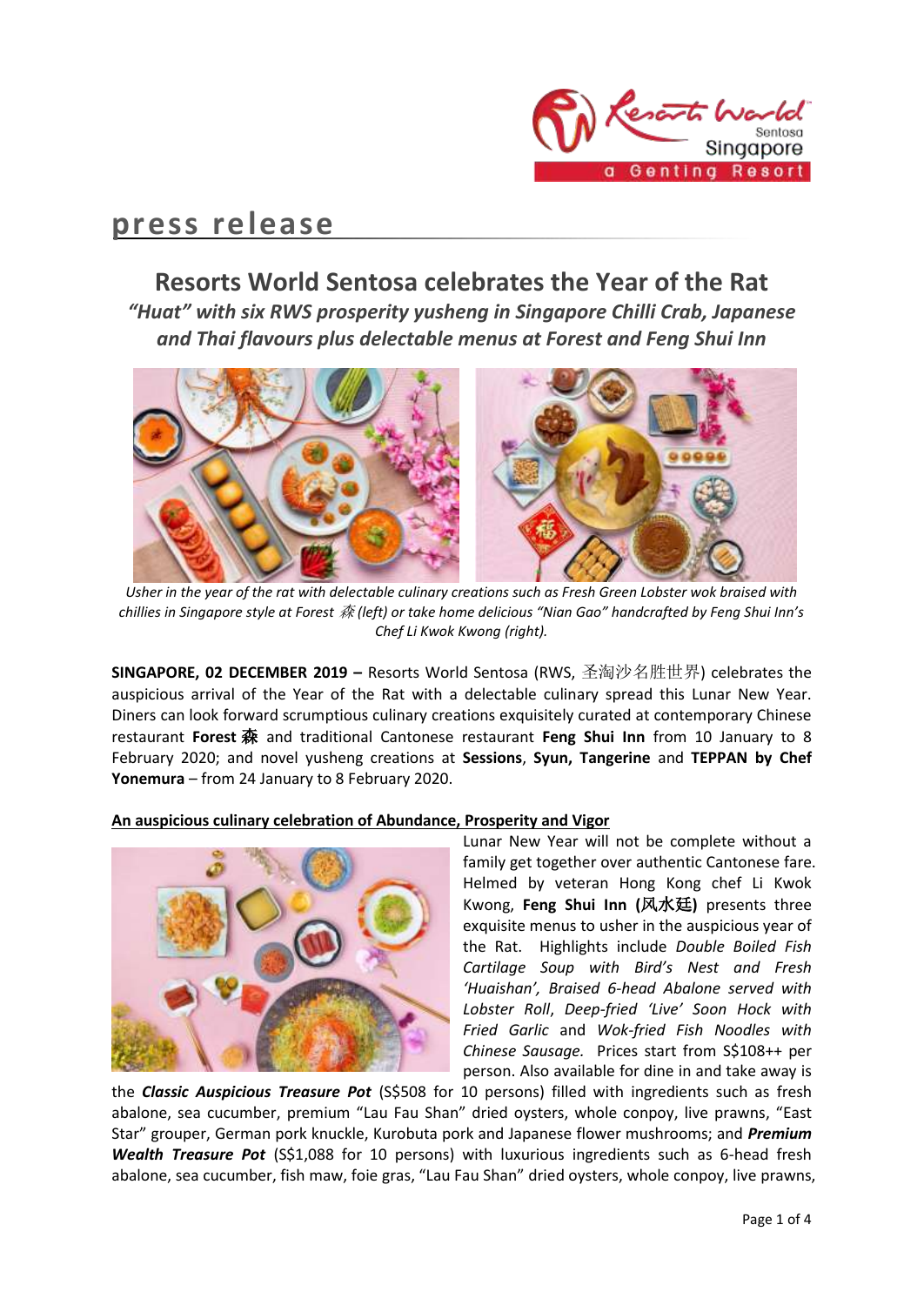German pork knuckle, Japanese flower mushrooms and chestnuts. Guests can end the meal at Feng Shui Inn with Chef Li Kwok Kwong's signature *Nian Gao* (S\$58++ per set) made with fresh coconut milk and fragrant Gula Melaka. Take your pick from three prosperity yusheng creations – *Smoked Salmon Yusheng with Crisp Pearl Rice in Strawberry Sauce, Tuna Yusheng with Sakura Shrimp in Lemon Citron Sauce* and *Traditional "Ikan Parang" Yusheng in Strawberry Sauce.* These refreshing yushengs are available each at two sizes:  $S\frac{5}{8}$  (for  $2 - 6$  pax) and  $S\frac{5}{18}$  for  $(7 - 10)$  pax). Set menus and yusheng will be available from 10 January to 8 February 2020.

Celebrate the Lunar New Year at **Forest** 森 with family and friends where local celebrity chef Sam Leong reinvents contemporary Chinese cuisine with premium ingredients. Making a return this year is the restaurant's *Signature Fruit Smoked Salmon Yusheng* (S\$88++ for small, S\$108++ for medium and S\$128++ for large) – a sweet and zesty medley of tropical fruits such as jackfruit, green papaya and green mango and topped with crispy white bait and homemade citrus yuzu honey-lime dressing. Other exquisite dishes include *Pumpkin Bisque* braised with snow swallow



nest and crab meat; *Primrose Pork Ribs* marinated with fermented bean curd paste and wok fried with crispy garlic; *Fresh Green Lobster* wok braised with chilies in Singapore style and served with crispy mantou; and Chef Leong's signature *Japanese Fragrant Rice* steamed with Chinese sausages, pan-seared foie gras and served in a mini pumpkin. Set menus and yushengs will be available from 10 January to 8 February 2020.

# **Usher in good fortune and abundance with innovative yushengs at RWS**

New this year, several RWS's specialty restaurants have come up with their signature Lo Hei platters with innovative yushengs as interpreted by each restaurant's unique culinary style.



Get together with family and friends for a feast of chili crabs and a Chinese New Year themed buffet spread for a 'shiok' beginning to a prosperous year at **Sessions**. Featuring an auto-wok station, diners can take their pick from a wide array of fresh local vegetables and seasonings, and let the auto-wok stir fry it to perfection. Diners can also look forward to a flaming satay and skewer station where meats are flambéed a la minute. In addition, not to be missed is *Sessions' Prosperity Yusheng with Deep-fried Soft Shell Crab in Chilli Crab Sauce* 富盛八方鱼生 (S\$88/set for 3-4 pax

and S\$108/set for 6-10 pax, available for dine-in and takeaway), featuring a deliciously punchy chilli crab sauce dressing, crispy golden brown soft shell crab, tangy cranberries, slices of juicy mango, red ginger, colourful julienned capsicum and nacho chips for that extra crunch.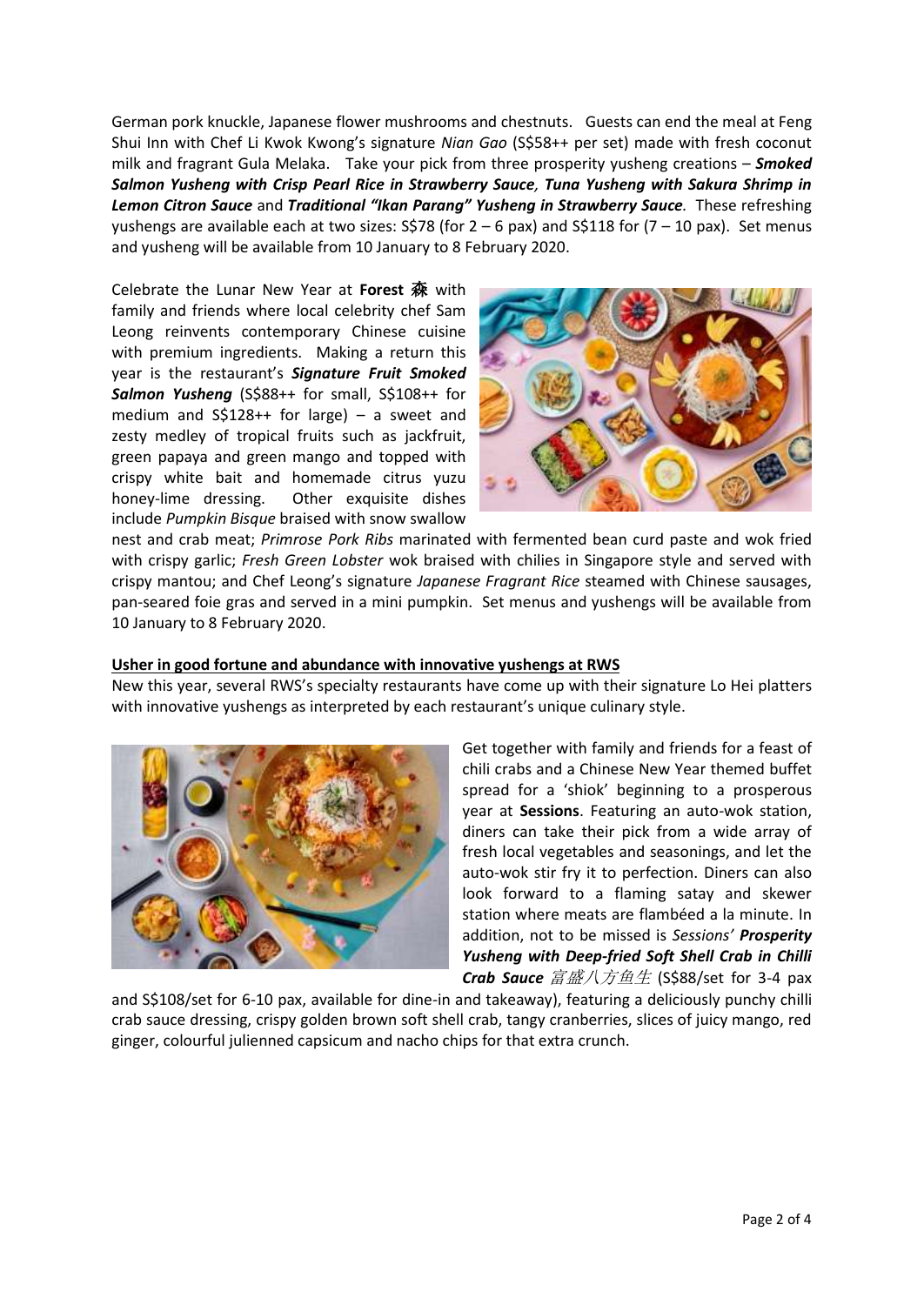Epicureans with a penchant for Japanese flavours and top grade sashimi can look forward to **Syun's**  *Prosperity Yusheng* 春风洋溢鱼生 (S\$128/set for  $2 - 4$  pax, S\$288/set for  $6 - 8$  pax). Comprising prized treasures from the sea, the platter features *Awabi* (Abalone)*, Kanpachi* (Amberjack)*, Maguro* (Tuna)*, Uni* (Sea urchin)*, Tai* (Sea Bream)*, Ikura* (Salmon roe) and *Hotate* (Scallop) served with shredded daikon, Japanese *Mizuna* (Potherb mustard), *Wakame* and *Gobo* (Burdock); and tossed with tangy sesame ponzu and yuzu citrus soy ginger dressing.





Get away from the bustle of the city and recharge with family and loved ones at **Tangerine**. Nestled in the tranquil recesses of ESPA at RWS and helmed by Thai celebrity chef Ian Kittichai, Tangerine serves a wholesome menu with a focus on farm-to-table goodness and hints of Thai flavours. Gourmands can toss to a prosperous New Year with Tangerine's **Thai inspired**  *Prosperity Yusheng* 天滋富贵 (S\$68++ per set, for 2 pax, available only for dine-in) of Fresh King Salmon on a bed of julienned cucumber, sliced tomatoes, shredded white and purple cabbage,

carrots and edible flowers plucked fresh daily from the restaurant's adjoining herb garden, served with a spicy Thai chili garlic dressing.

For a fun and unforgettable meal for both the young and old in the family this Lunar New Year, bring them to **TEPPAN by Chef Yonemura**. They will be wowed by the teppanyaki showmanship as well as acclaimed Michelin-starred Chef Masayasu Yonemura's innovative French-Japanese fare. The restaurant's *Flambé Yu Sheng* (S\$48/set for 2 pax, available only for dine-in) is a unique warm salad dish of yakisoba served with julienned vegetables such as leeks, carrots and capsicums; the freshest assortment of Japanese seafood like prawns and scallops grilled fresh a la minute on the teppan and tossed with a housemade ginger sauce.



For reservations at these RWS restaurants, please call **+65 6577 6688** or email **[dining@rwsentosa.com.](mailto:dining@rwsentosa.com)** Visit [www.rwsentosa.com/cny2020-dining](http://www.rwsentosa.com/cny2020-dining) for more information.

- Ends -